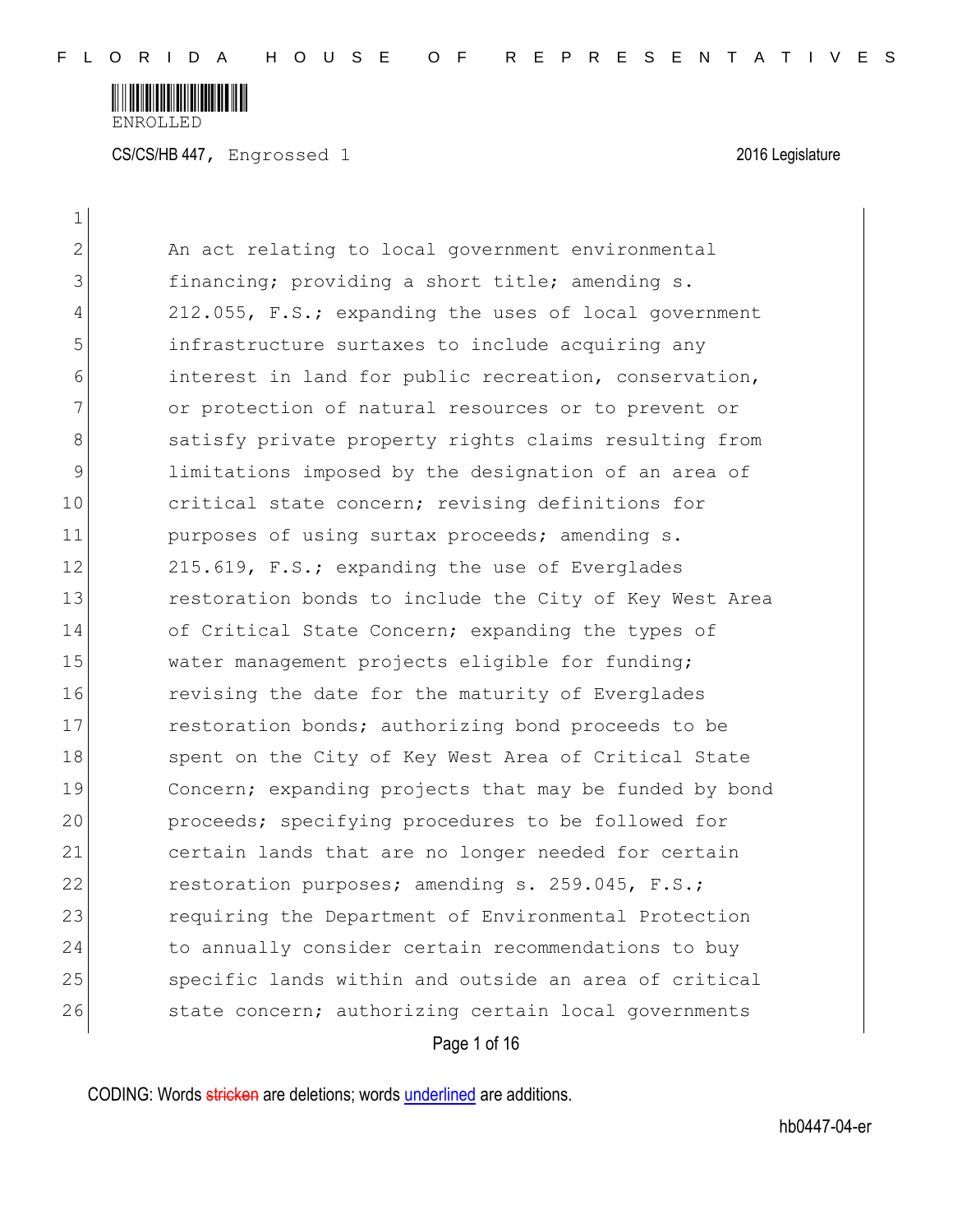

CS/CS/HB 447, Engrossed 1 2016 Legislature

| 27 | and special districts to recommend additional lands       |
|----|-----------------------------------------------------------|
| 28 | for purchase; amending s. 259.105, F.S.; requiring        |
| 29 | specific Florida Forever appropriations to be used for    |
| 30 | the purchase of lands in the Florida Keys Area of         |
| 31 | Critical State Concern; providing an appropriation;       |
| 32 | amending s. 380.0552, F.S.; revising legislative          |
| 33 | intent regarding the Florida Keys Area of Critical        |
| 34 | State Concern; specifying that plan amendments in the     |
| 35 | Florida Keys must also be consistent with protecting      |
| 36 | and improving specified water quality and water supply    |
| 37 | projects; amending s. 380.0666, F.S.; expanding powers    |
| 38 | of a land authority to include acquiring lands to         |
| 39 | prevent or satisfy private property rights claims         |
| 40 | resulting from limitations imposed by the designation     |
| 41 | of an area of critical state concern and contribute       |
| 42 | funds for certain land purchases by the department;       |
| 43 | providing limitations relating to acquiring or            |
| 44 | contributing lands to improve public transportation       |
| 45 | facilities; providing an effective date.                  |
| 46 |                                                           |
| 47 | Be It Enacted by the Legislature of the State of Florida: |
| 48 |                                                           |
| 49 | This act may be cited as the "Florida Keys<br>Section 1.  |
| 50 | Stewardship Act."                                         |
| 51 | Section 2. Paragraph (d) of subsection (2) of section     |
| 52 | 212.055, Florida Statutes, is amended to read:            |
|    | Page 2 of 16                                              |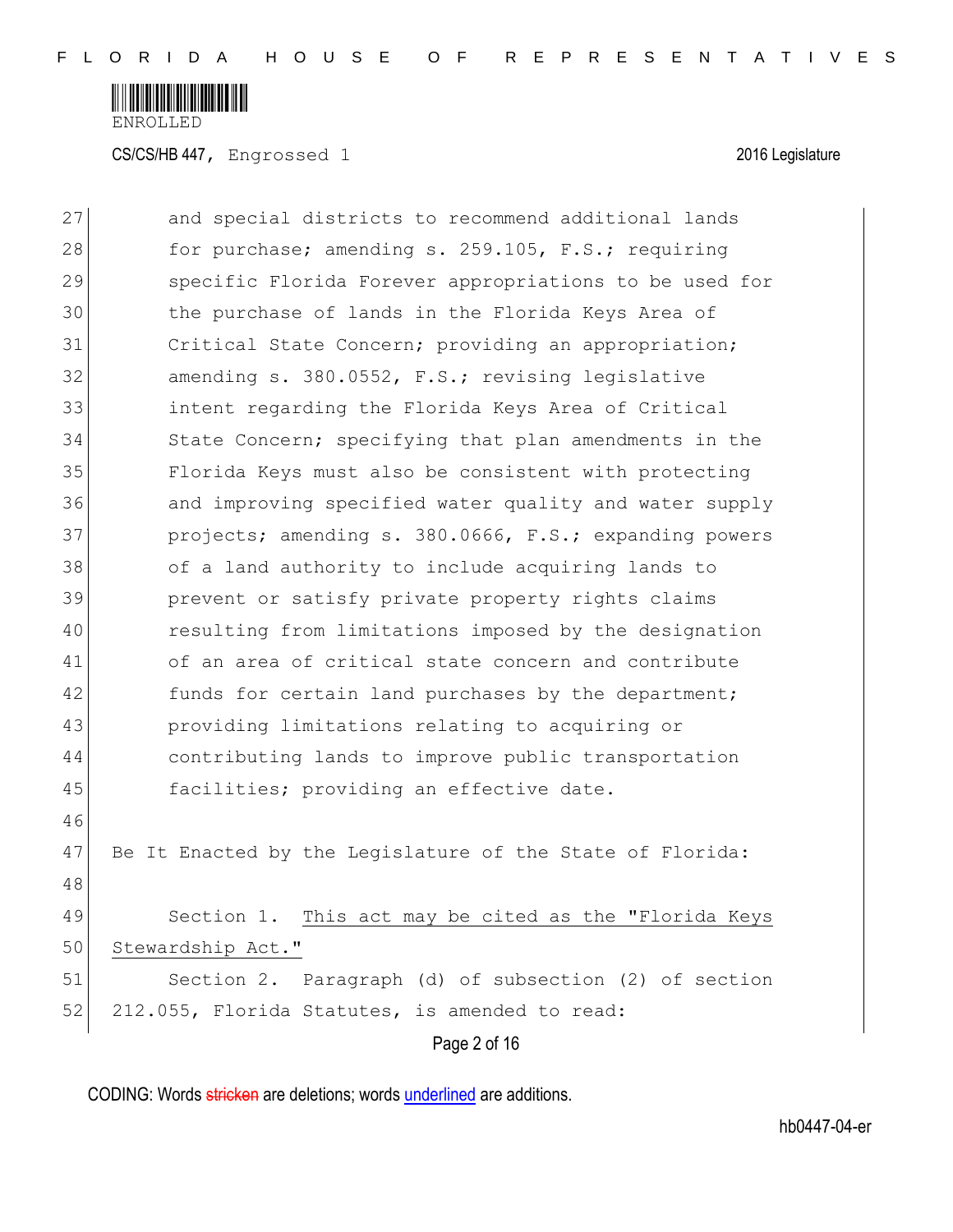

53 212.055 Discretionary sales surtaxes; legislative intent; 54 authorization and use of proceeds.—It is the legislative intent 55 that any authorization for imposition of a discretionary sales 56 surtax shall be published in the Florida Statutes as a 57 subsection of this section, irrespective of the duration of the 58 levy. Each enactment shall specify the types of counties 59 authorized to levy; the rate or rates which may be imposed; the 60 maximum length of time the surtax may be imposed, if any; the 61 procedure which must be followed to secure voter approval, if 62 required; the purpose for which the proceeds may be expended; 63 and such other requirements as the Legislature may provide. 64 Taxable transactions and administrative procedures shall be as 65 provided in s. 212.054.

66 (2) LOCAL GOVERNMENT INFRASTRUCTURE SURTAX.—

Page 3 of 16 67 (d) The proceeds of the surtax authorized by this 68 subsection and any accrued interest shall be expended by the 69 school district, within the county and municipalities within the 70 county, or, in the case of a negotiated joint county agreement, 71 within another county, to finance, plan, and construct 72 infrastructure; to acquire any interest in land for public 73 recreation, conservation, or protection of natural resources or 74 to prevent or satisfy private property rights claims resulting 75 from limitations imposed by the designation of an area of 76 critical state concern; to provide loans, grants, or rebates to 77 residential or commercial property owners who make energy 78 efficiency improvements to their residential or commercial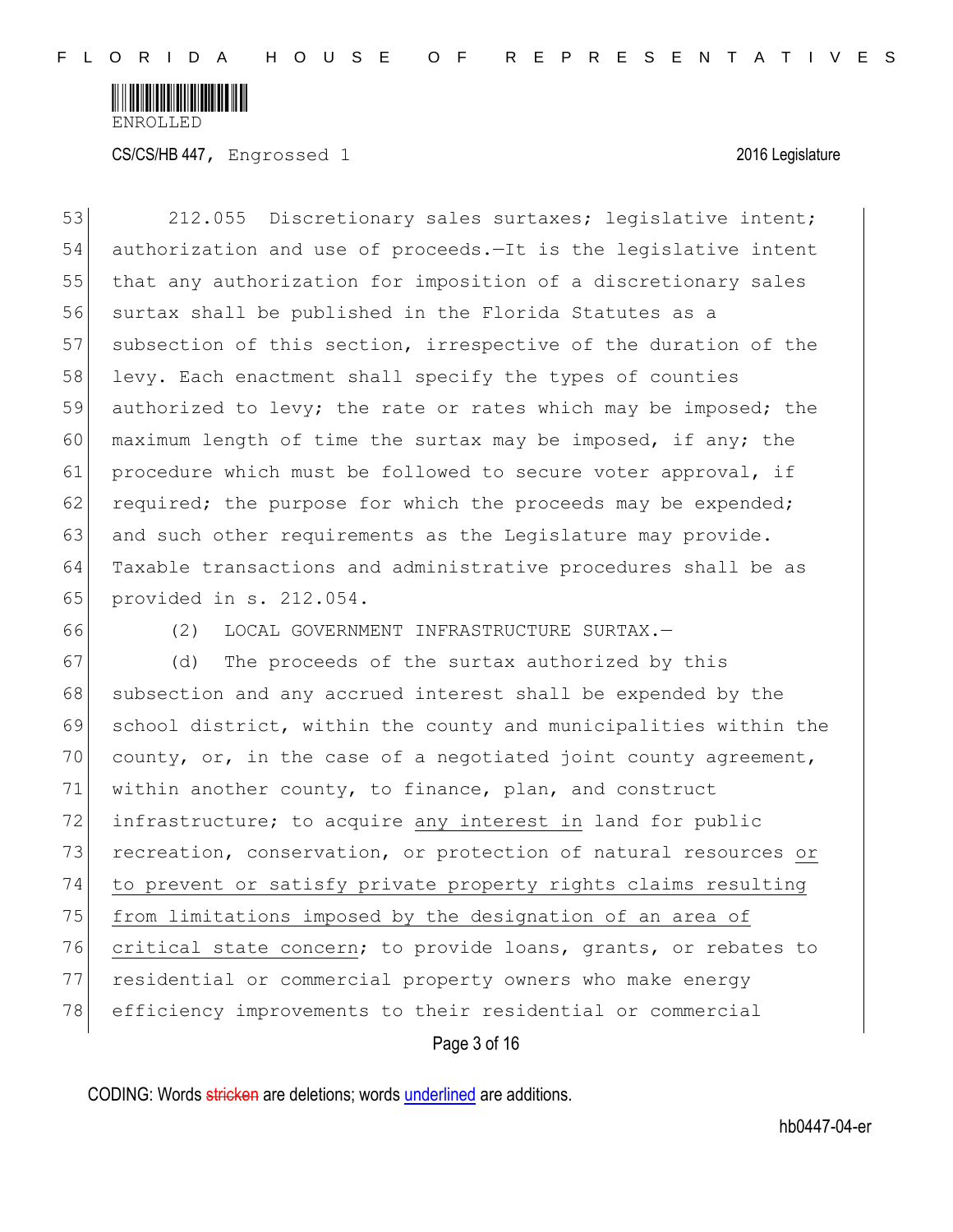

79 property, if a local government ordinance authorizing such use 80 is approved by referendum; or to finance the closure of county-81 owned or municipally owned solid waste landfills that have been 82 closed or are required to be closed by order of the Department 83 of Environmental Protection. Any use of the proceeds or interest 84 for purposes of landfill closure before July 1, 1993, is 85 ratified. The proceeds and any interest may not be used for the 86 operational expenses of infrastructure, except that a county 87 that has a population of fewer than 75,000 and that is required 88 to close a landfill may use the proceeds or interest for long-89 term maintenance costs associated with landfill closure. 90 Counties, as defined in s.  $125.011$ , and charter counties may, in 91 addition, use the proceeds or interest to retire or service 92 indebtedness incurred for bonds issued before July 1, 1987, for 93 infrastructure purposes, and for bonds subsequently issued to 94 refund such bonds. Any use of the proceeds or interest for 95 purposes of retiring or servicing indebtedness incurred for 96 refunding bonds before July 1, 1999, is ratified.

97 1. For the purposes of this paragraph, the term 98 *"infrastructure"* means:

99 a. Any fixed capital expenditure or fixed capital outlay 100 associated with the construction, reconstruction, or improvement 101 of public facilities that have a life expectancy of 5 or more 102 years, and any related land acquisition, land improvement, 103 design, and engineering costs, and all other professional and 104 related costs required to bring the public facilities into

Page 4 of 16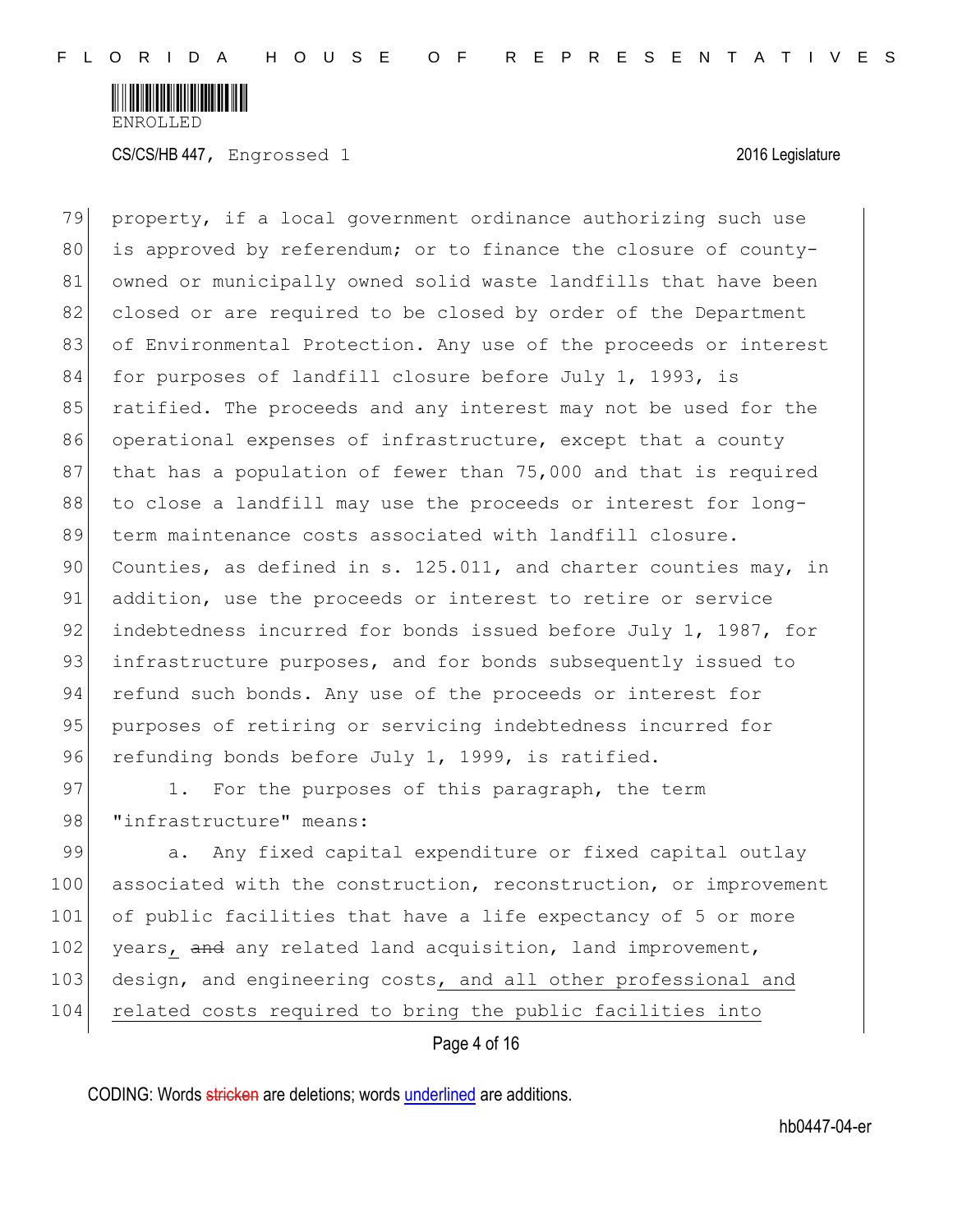

CS/CS/HB 447, Engrossed 1 2016 Legislature

105 service. For purposes of this sub-subparagraph, the term "public 106 facilities" means facilities as defined in s. 163.3164(38), s. 107 163.3221(13), or s. 189.012(5), regardless of whether the 108 facilities are owned by the local taxing authority or another 109 governmental entity.

110 b. A fire department vehicle, an emergency medical service 111 vehicle, a sheriff's office vehicle, a police department 112 vehicle, or any other vehicle, and the equipment necessary to 113 outfit the vehicle for its official use or equipment that has a 114 life expectancy of at least 5 years.

115 c. Any expenditure for the construction, lease, or 116 maintenance of, or provision of utilities or security for, 117 facilities, as defined in s. 29.008.

118 d. Any fixed capital expenditure or fixed capital outlay 119 associated with the improvement of private facilities that have 120 a life expectancy of 5 or more years and that the owner agrees 121 to make available for use on a temporary basis as needed by a 122 local government as a public emergency shelter or a staging area 123 for emergency response equipment during an emergency officially 124 declared by the state or by the local government under s. 125 252.38. Such improvements are limited to those necessary to 126 comply with current standards for public emergency evacuation 127 shelters. The owner must enter into a written contract with the 128 local government providing the improvement funding to make the 129 private facility available to the public for purposes of 130 emergency shelter at no cost to the local government for a

Page 5 of 16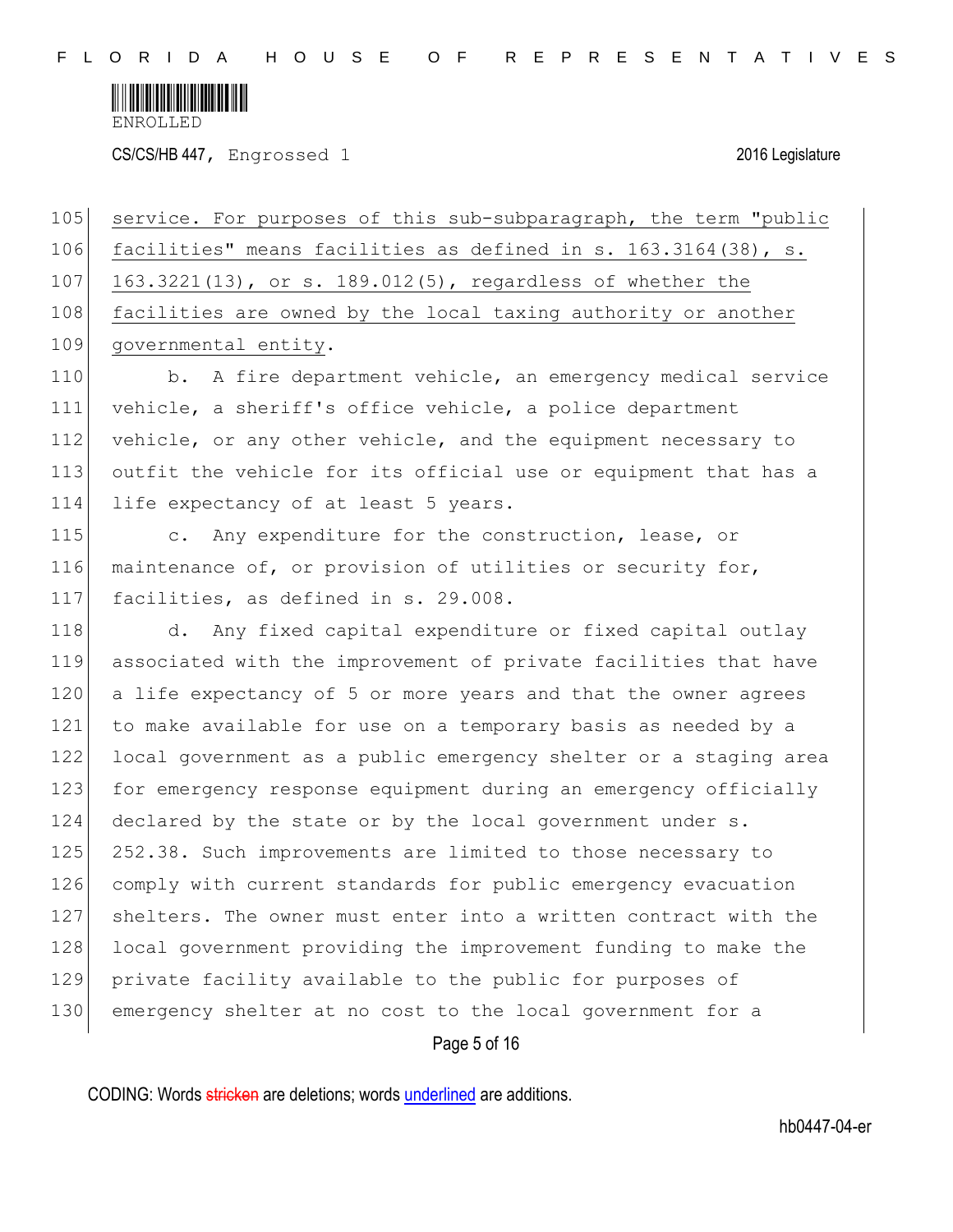

CS/CS/HB 447, Engrossed 1 2016 Legislature

131 minimum of 10 years after completion of the improvement, with 132 the provision that the obligation will transfer to any 133 subsequent owner until the end of the minimum period.

134 e. Any land acquisition expenditure for a residential 135 housing project in which at least 30 percent of the units are 136 affordable to individuals or families whose total annual 137 household income does not exceed 120 percent of the area median 138 income adjusted for household size, if the land is owned by a 139 local government or by a special district that enters into a 140 written agreement with the local government to provide such 141 housing. The local government or special district may enter into 142 a ground lease with a public or private person or entity for 143 nominal or other consideration for the construction of the 144 residential housing project on land acquired pursuant to this 145 sub-subparagraph.

146 2. For the purposes of this paragraph, the term "energy 147 efficiency improvement" means any energy conservation and 148 efficiency improvement that reduces consumption through 149 conservation or a more efficient use of electricity, natural 150 gas, propane, or other forms of energy on the property, 151 including, but not limited to, air sealing; installation of 152 insulation; installation of energy-efficient heating, cooling, 153 or ventilation systems; installation of solar panels; building 154 modifications to increase the use of daylight or shade; 155 replacement of windows; installation of energy controls or 156 energy recovery systems; installation of electric vehicle

Page 6 of 16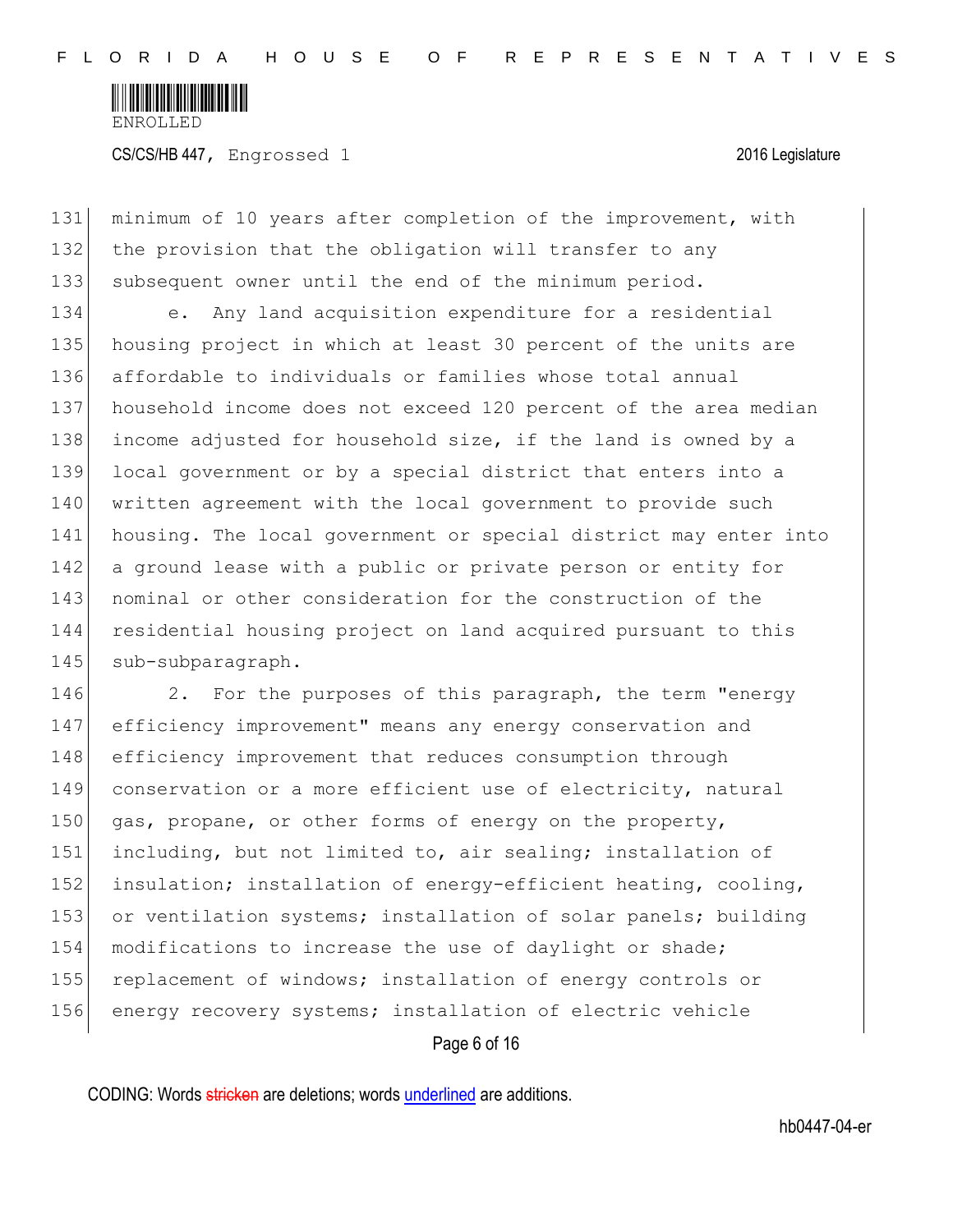

CS/CS/HB 447, Engrossed 1 2016 Legislature

157 charging equipment; installation of systems for natural gas fuel 158 as defined in s. 206.9951; and installation of efficient 159 lighting equipment.

160 3. Notwithstanding any other provision of this subsection, 161 a local government infrastructure surtax imposed or extended 162 after July 1, 1998, may allocate up to 15 percent of the surtax 163 proceeds for deposit into a trust fund within the county's 164 accounts created for the purpose of funding economic development 165 projects having a general public purpose of improving local 166 economies, including the funding of operational costs and 167 incentives related to economic development. The ballot statement 168 must indicate the intention to make an allocation under the 169 authority of this subparagraph.

170 Section 3. Subsection (1) of section 215.619, Florida 171 Statutes, is amended, subsections (7) and (8) are renumbered as 172 subsections (8) and (9), respectively, and a new subsection (7) 173 is added to that section, to read:

174 215.619 Bonds for Everglades restoration.

175 (1) The issuance of Everglades restoration bonds to 176 finance or refinance the cost of the acquisition and improvement 177 of land, water areas, and related property interests and 178 resources for the purpose of implementing the Comprehensive 179 Everglades Restoration Plan under s. 373.470, the Lake 180 Okeechobee Watershed Protection Plan under s. 373.4595, the 181 Caloosahatchee River Watershed Protection Plan under s. 182 373.4595, the St. Lucie River Watershed Protection Plan under s.

Page 7 of 16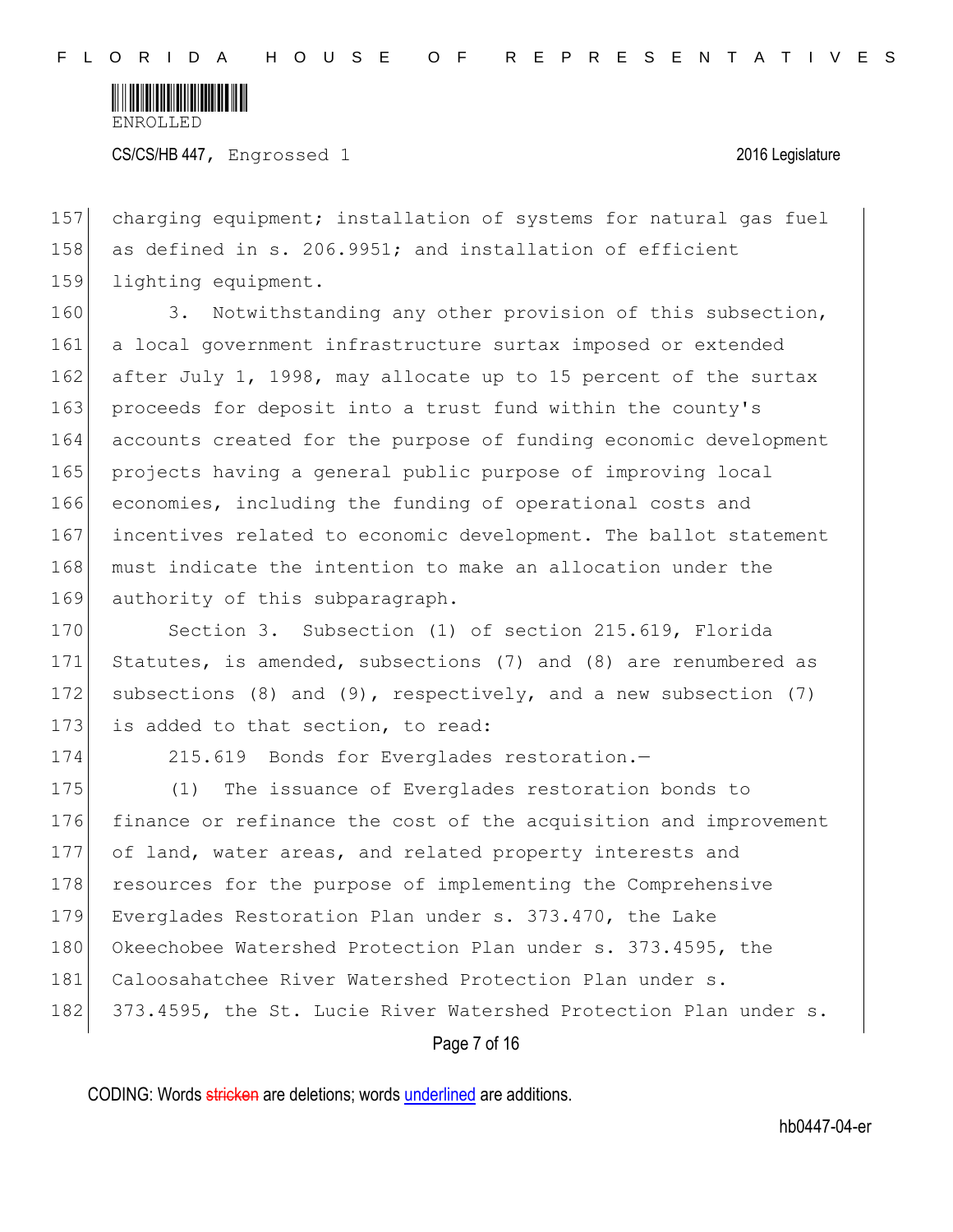

CS/CS/HB 447, Engrossed 1 2016 Legislature

183 373.4595, the City of Key West Area of Critical State Concern as 184 designated by the Administration Commission under s. 380.05, and 185 the Florida Keys Area of Critical State Concern protection 186 program under ss. 380.05 and 380.0552 in order to restore and 187 conserve natural systems through the implementation of water 188 management projects, including projects that protect, restore, 189 or enhance nearshore water quality and fisheries, such as 190 stormwater or canal restoration projects, projects to protect 191 water resources available to the Florida Keys, including 192 wastewater management projects identified in the Keys Wastewater 193 Plan, dated November 2007, and submitted to the Florida House of 194 Representatives on December 4, 2007, is authorized in accordance 195 with s. 11(e), Art. VII of the State Constitution.

196 (a) Everglades restoration bonds, except refunding bonds, 197 may be issued only in fiscal years 2002-2003 through 2019-2020 198 and may not be issued in an amount exceeding \$100 million per 199 fiscal year unless:

200 1. The Department of Environmental Protection has 201 requested additional amounts in order to achieve cost savings or 202 accelerate the purchase of land; or

203 2. The Legislature authorizes an additional amount of 204 bonds not to exceed \$200 million, and limited to \$50 million per 205 fiscal year, specifically for the purpose of funding the Florida 206 Keys Area of Critical State Concern protection program and the 207 City of Key West Area of Critical State Concern. Proceeds from 208 the bonds shall be managed by the Department of Environmental

Page 8 of 16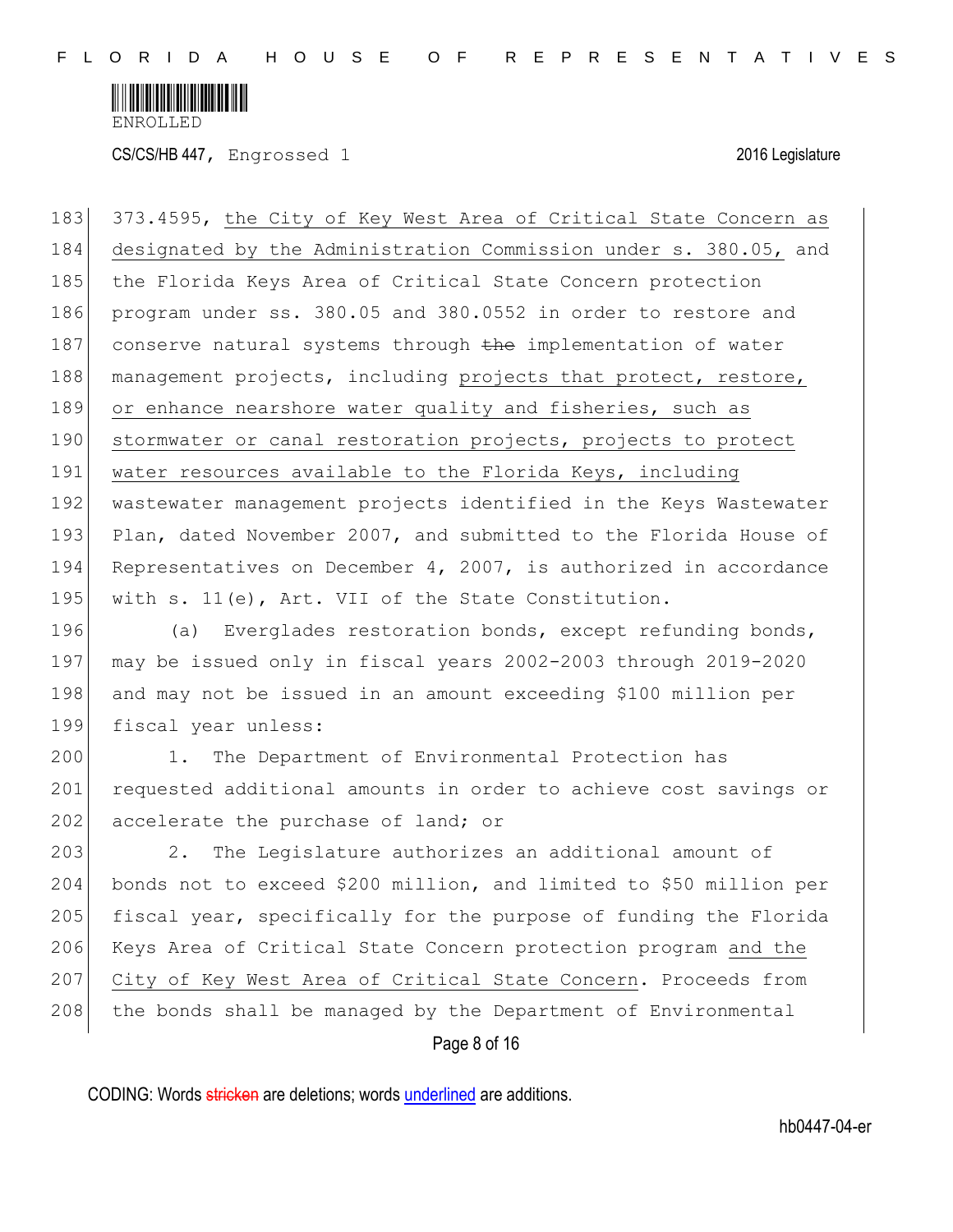

CS/CS/HB 447, Engrossed 1 2016 Legislature

209 Protection for the purpose of entering into financial assistance 210 agreements with local governments located in the Florida Keys 211 Area of Critical State Concern or the City of Key West Area of 212 Critical State Concern to finance or refinance the cost of 213 constructing sewage collection, treatment, and disposal 214 facilities or building projects that protect, restore, or 215 enhance nearshore water quality and fisheries, such as 216 stormwater or canal restoration projects and projects to protect 217 water resources available to the Florida Keys.

218 (b) The duration of Everglades restoration bonds may not 219 exceed 20 annual maturities and must mature by December 31, 2047 220  $\overline{2040}$ . Except for refunding bonds, a series of bonds may not be 221 issued unless an amount equal to the debt service coming due in 222 the year of issuance has been appropriated by the Legislature. 223 Not more than 58.25 percent of documentary stamp taxes collected 224 may be taken into account for the purpose of satisfying an 225 additional bonds test set forth in any authorizing resolution 226 for bonds issued on or after July 1, 2015. Beginning July 1, 227 2010, the Legislature shall analyze the ratio of the state's 228 debt to projected revenues before authorizing the issuance of 229 bonds under this section.

 (7) If the South Florida Water Management District and the 231 Department of Environmental Protection determine that lands purchased using bond proceeds within the Florida Keys Area of Critical State Concern, the City of Key West Area of Critical State Concern, or outside the Florida Keys Area of Critical

Page 9 of 16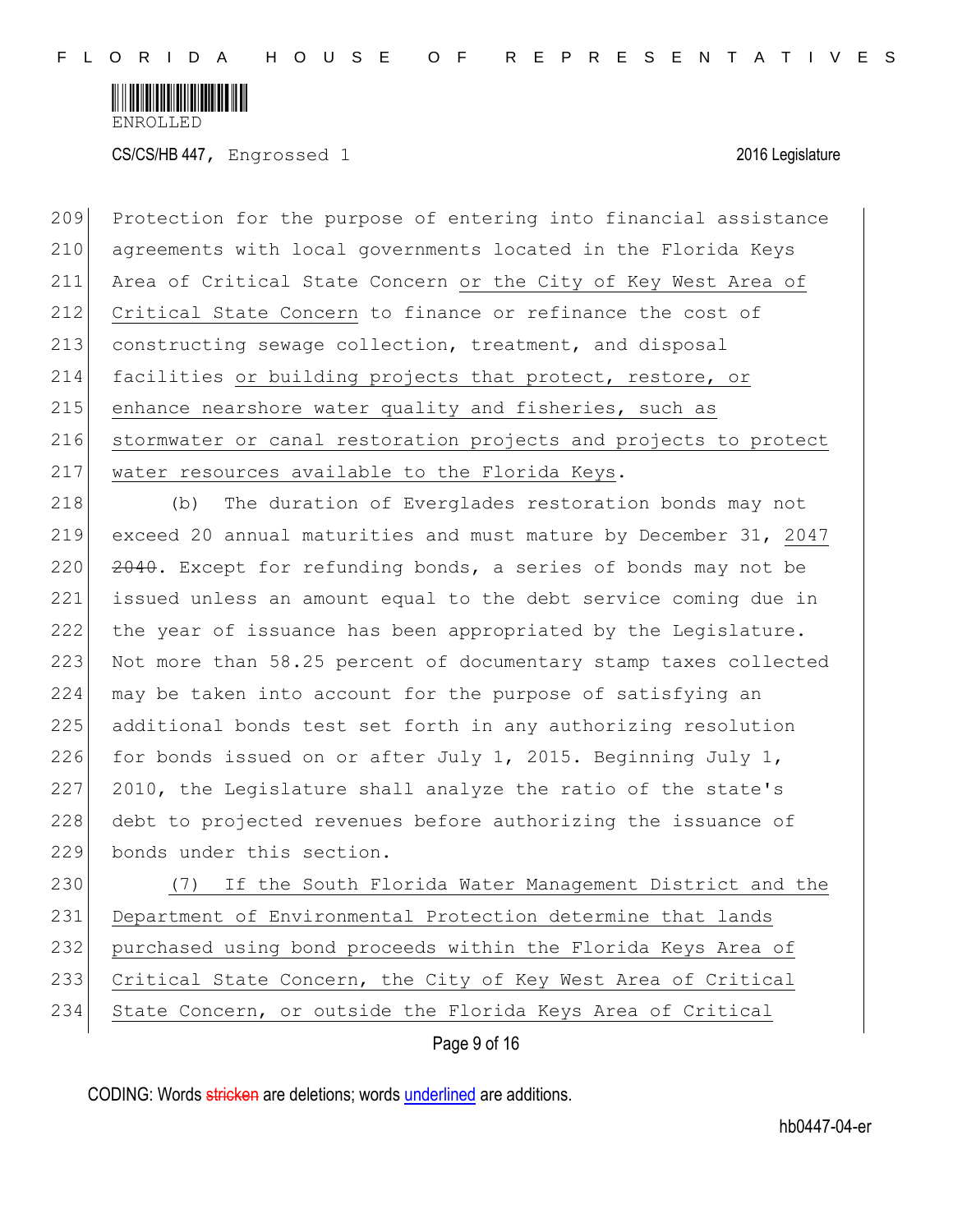

CS/CS/HB 447, Engrossed 1 2016 Legislature

| 235 | State Concern but which were purchased to preserve and protect      |
|-----|---------------------------------------------------------------------|
| 236 | the potable water supply to the Florida Keys, are no longer         |
| 237 | needed for the purpose for which they were purchased, the entity    |
| 238 | owning the lands may dispose of them. However, before the lands     |
| 239 | can be disposed of, each general purpose local government within    |
| 240 | the boundaries of which a portion of the land lies must agree to    |
| 241 | the disposal of lands within its boundaries and must be offered     |
| 242 | the first right to purchase those lands.                            |
| 243 | Section 4. Section 259.045, Florida Statutes, is amended            |
| 244 | to read:                                                            |
| 245 | 259.045 Purchase of lands in areas of critical state                |
| 246 | concern; recommendations by department and land authorities.-       |
| 247 | Within 45 days after of the designation by the Administration       |
| 248 | Commission designates $\Theta$ an area as an area of critical state |
| 249 | concern under s. 380.05, and annually thereafter, the Department    |
| 250 | of Environmental Protection shall consider the recommendations      |
| 251 | of the state land planning agency pursuant to s. $380.05(1)$ (a)    |
| 252 | relating to purchase of lands within an area of critical state      |
| 253 | concern or lands outside an area of critical state concern that     |
| 254 | directly impact an area of critical state concern, which may        |
| 255 | include lands used to preserve and protect water supply, the        |
| 256 | proposed area and shall make recommendations to the board with      |
| 257 | respect to the purchase of the fee or any lesser interest in any    |
| 258 | such lands that are: situated in such area of critical state        |
| 259 | concern as                                                          |
| 260 | Environmentally endangered lands; or<br>(1)                         |
|     | Page 10 of 16                                                       |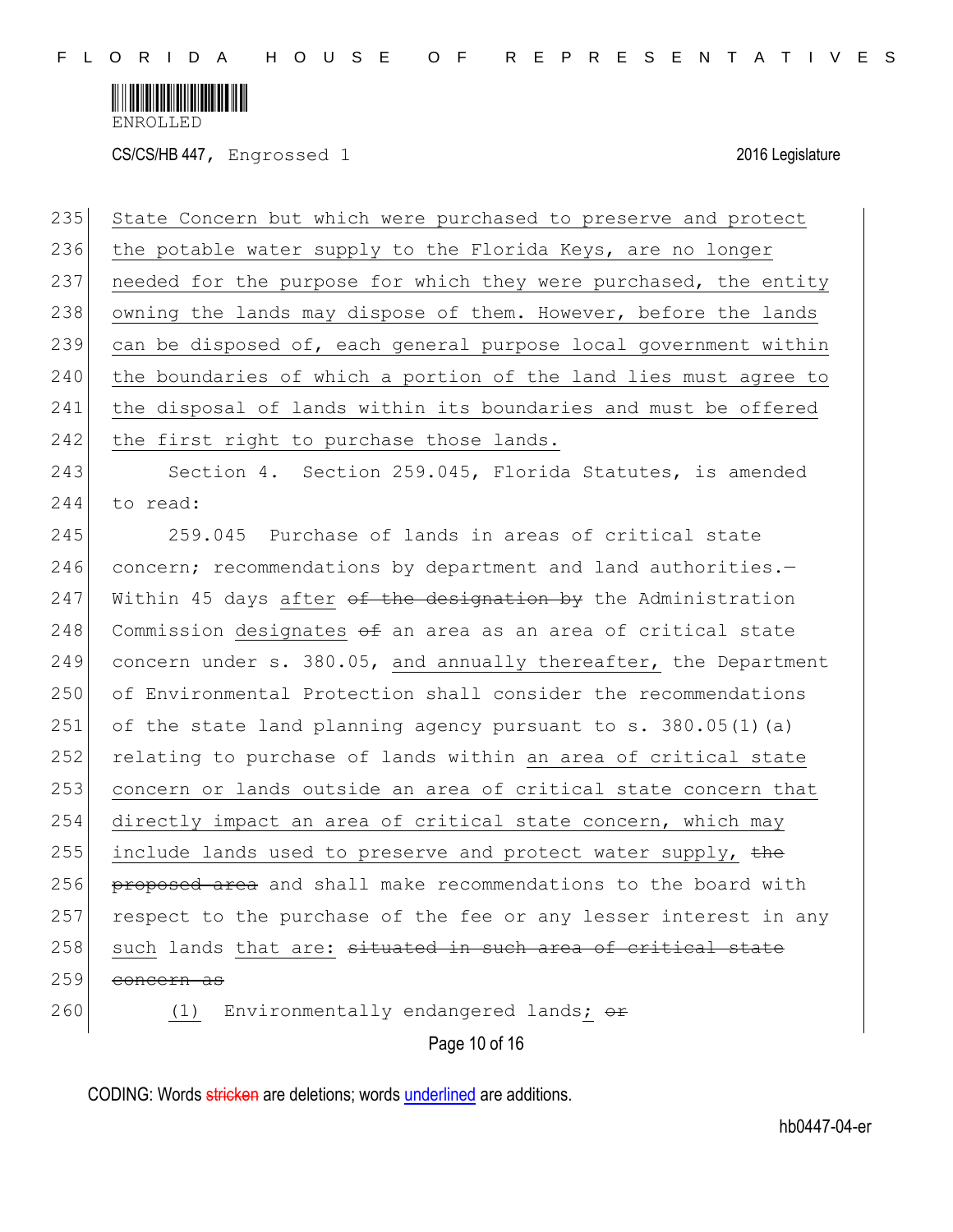

CS/CS/HB 447, Engrossed 1 2016 Legislature

| 261 | (2)<br>Outdoor recreation lands;                                 |
|-----|------------------------------------------------------------------|
| 262 | (3)<br>Lands that conserve sensitive habitat;                    |
| 263 | (4) Lands that protect, restore, or enhance nearshore            |
| 264 | water quality and fisheries;                                     |
| 265 | Lands used to protect and enhance water supply to the<br>(5)     |
| 266 | Florida Keys, including alternative water supplies such as       |
| 267 | reverse osmosis and reclaimed water systems; or                  |
| 268 | Lands used to prevent or satisfy private property<br>(6)         |
| 269 | rights claims resulting from limitations imposed by the          |
| 270 | designation of an area of critical state concern if the          |
| 271 | acquisition of such lands fulfills a public purpose listed in s. |
| 272 | $259.032(2)$ .                                                   |
| 273 |                                                                  |
| 274 | The department, a local government, a special district, or and a |
| 275 | land authority within an area of critical state concern as       |
| 276 | authorized in chapter 380, may make recommendations with respect |
| 277 | to additional purchases which were not included in the state     |
| 278 | land planning agency recommendations.                            |
| 279 | Section 5. Paragraph (b) of subsection (3) of section            |
| 280 | 259.105, Florida Statutes, is amended to read:                   |
| 281 | 259.105 The Florida Forever Act.-                                |
| 282 | (3) Less the costs of issuing and the costs of funding           |
| 283 | reserve accounts and other costs associated with bonds, the      |
| 284 | proceeds of cash payments or bonds issued pursuant to this       |
| 285 | section shall be deposited into the Florida Forever Trust Fund   |
| 286 | created by s. 259.1051. The proceeds shall be distributed by the |
|     | Page 11 of 16                                                    |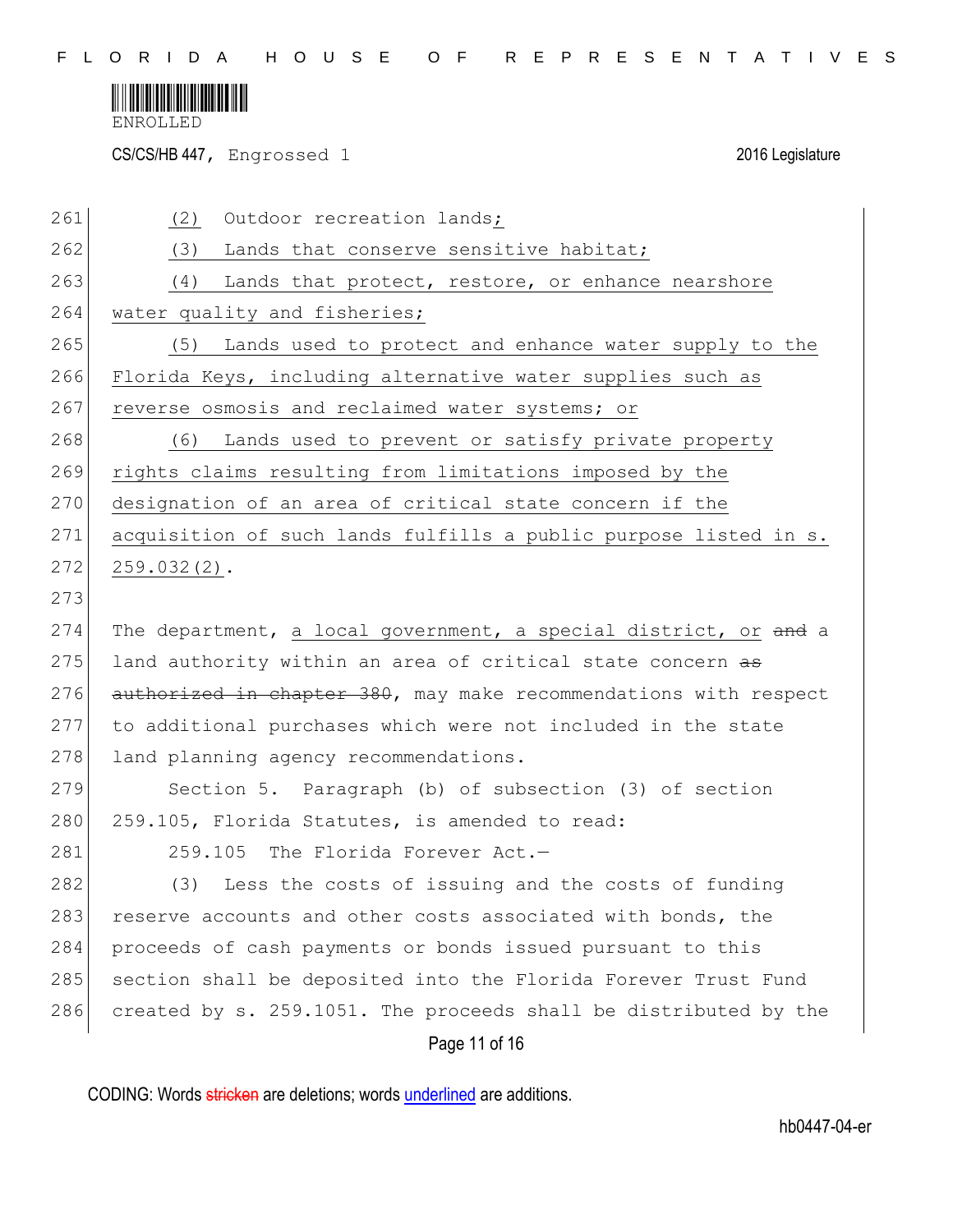

CS/CS/HB 447, Engrossed 1 2016 Legislature

Page 12 of 16 287 Department of Environmental Protection in the following manner: 288 (b) Thirty-five percent to the Department of Environmental 289 Protection for the acquisition of lands and capital project 290 expenditures described in this section. Of the proceeds 291 distributed pursuant to this paragraph, it is the intent of the 292 Legislature that an increased priority be given to those 293 acquisitions which achieve a combination of conservation goals, 294 including protecting Florida's water resources and natural 295 groundwater recharge. At a minimum, 3 percent, and no more than  $296$  10 percent, of the funds allocated pursuant to this paragraph 297 shall be spent on capital project expenditures identified during 298 the time of acquisition which meet land management planning 299 activities necessary for public access. Beginning in the 2017- 300 2018 fiscal year and continuing through the 2026-2027 fiscal 301 year, at least \$5 million of the funds allocated pursuant to 302 this paragraph shall be spent on land acquisition within the 303 Florida Keys Area of Critical State Concern as authorized 304 pursuant to s. 259.045. 305 Section 6. For the 2016-2017 fiscal year, the sum of \$5 306 million in nonrecurring funds from the General Revenue Fund is 307 appropriated to the Department of Environmental Protection to be 308 distributed in accordance with the existing interlocal agreement 309 among the Village of Islamorada, the Key Largo Wastewater 310 Treatment District, the City of Marathon, the Monroe 311 County/Florida Keys Aqueduct Authority, the City of Key West, 312 and Key Colony Beach, for the purposes of constructing sewage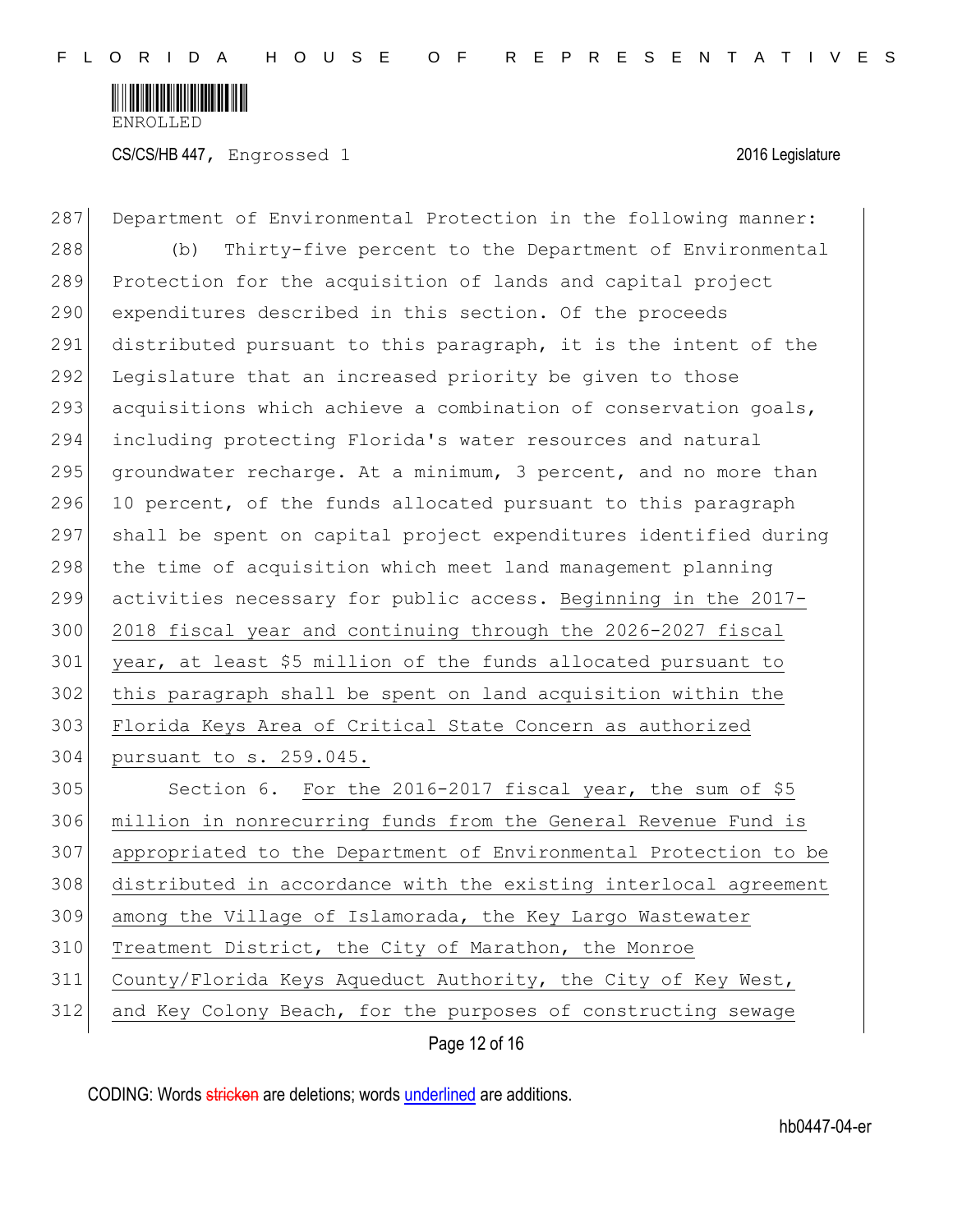

CS/CS/HB 447, Engrossed 1 2016 Legislature

| 313 | collection, treatment, and disposal facilities; implementing     |
|-----|------------------------------------------------------------------|
| 314 | stormwater collection and treatment systems; canal restoration   |
| 315 | and muck remediation projects; and projects that protect and     |
| 316 | enhance water supply in the Florida Keys Area of Critical State  |
| 317 | Concern and the City of Key West Area of Critical State Concern; |
| 318 | or, for the purposes of land acquisition within the Florida Keys |
| 319 | Area of Critical Concern as authorized pursuant to s. 259.045,   |
| 320 | Florida Statutes, with increased priority given to those         |
| 321 | acquisitions that achieve a combination of conservation goals,   |
| 322 | including protecting Florida's water resources and natural       |
| 323 | groundwater recharge. A local government requesting disbursement |
| 324 | pursuant to this appropriation shall provide the Department of   |
| 325 | Environmental Protection with such documentation as the          |
| 326 | department deems necessary to verify that the costs are properly |
| 327 | incurred and work has been performed.                            |
| 328 | Section 7. Paragraph (i) of subsection (2) and paragraph         |
| 329 | (i) of subsection (7) of section 380.0552, Florida Statutes, are |
| 330 | amended to read:                                                 |
| 331 | 380.0552 Florida Keys Area; protection and designation as        |
| 332 | area of critical state concern.-                                 |
| 333 | (2) LEGISLATIVE INTENT. - It is the intent of the                |
| 334 | Legislature to:                                                  |
| 335 | Protect and improve the nearshore water quality of the<br>(i)    |
| 336 | Florida Keys through federal, state, and local funding of water  |
| 337 | quality improvement projects, including the construction and     |
| 338 | operation of wastewater management facilities that meet the      |
|     | Page 13 of 16                                                    |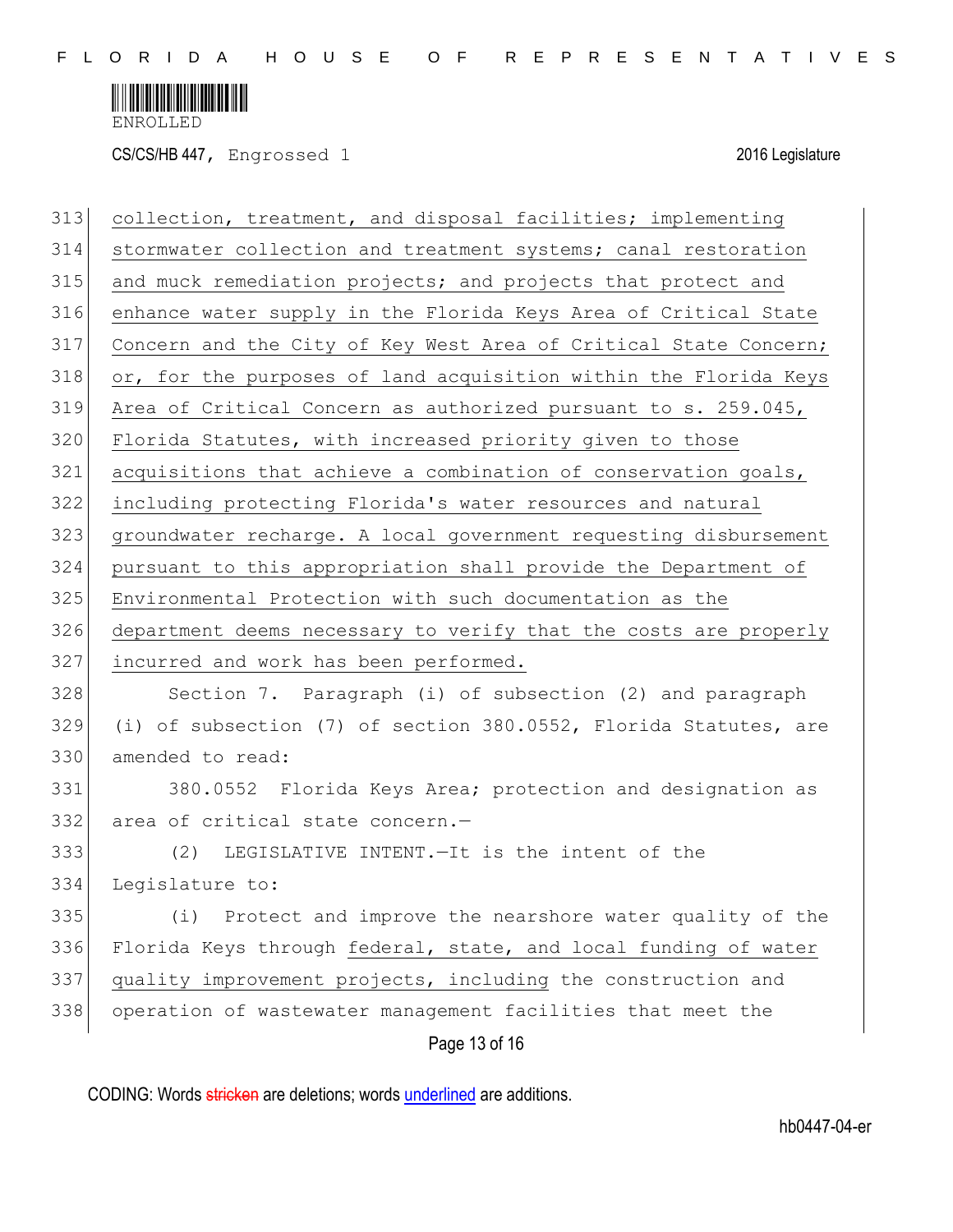

CS/CS/HB 447, Engrossed 1 2016 Legislature

 requirements of ss. 381.0065(4)(l) and 403.086(10), as applicable.

 (7) PRINCIPLES FOR GUIDING DEVELOPMENT.—State, regional, and local agencies and units of government in the Florida Keys Area shall coordinate their plans and conduct their programs and regulatory activities consistent with the principles for guiding development as specified in chapter 27F-8, Florida Administrative Code, as amended effective August 23, 1984, which is adopted and incorporated herein by reference. For the purposes of reviewing the consistency of the adopted plan, or any amendments to that plan, with the principles for guiding development, and any amendments to the principles, the principles shall be construed as a whole and specific provisions may not be construed or applied in isolation from the other provisions. However, the principles for guiding development are repealed 18 months from July 1, 1986. After repeal, any plan amendments must be consistent with the following principles:

 (i) Protecting and improving water quality by providing 357 for the construction, operation, maintenance, and replacement of 358 stormwater management facilities; central sewage collection; 359 treatment and disposal facilities; and the installation and proper operation and maintenance of onsite sewage treatment and 361 disposal systems; and other water quality and water supply 362 projects, including direct and indirect potable reuse. Section 8. Subsection (3) of section 380.0666, Florida

Statutes, is amended to read:

## Page 14 of 16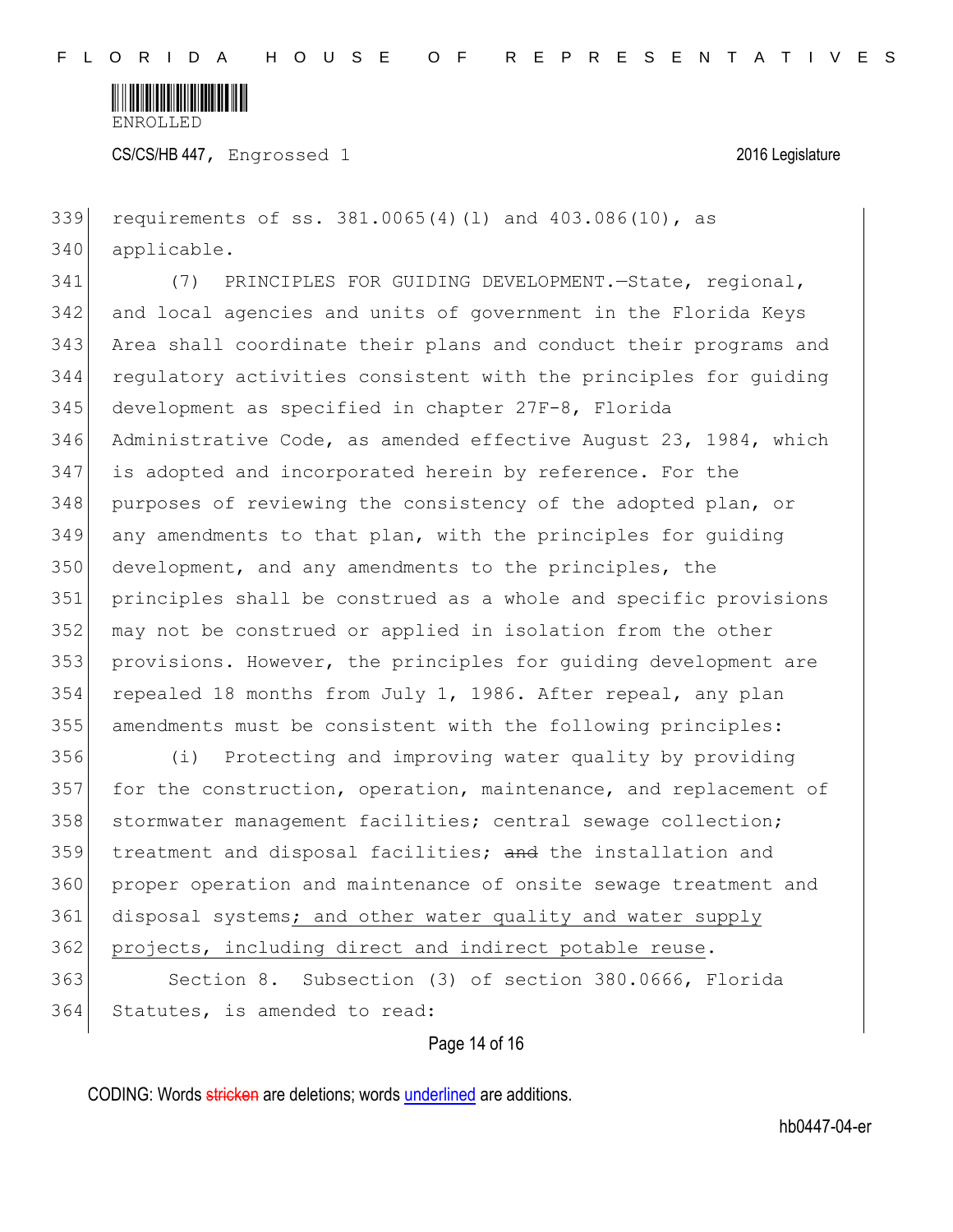

| 365 | 380.0666 Powers of land authority. The land authority            |
|-----|------------------------------------------------------------------|
| 366 | shall have all the powers necessary or convenient to carry out   |
| 367 | and effectuate the purposes and provisions of this act,          |
| 368 | including the following powers, which are in addition to all     |
| 369 | other powers granted by other provisions of this act:            |
| 370 | To acquire and dispose of real and personal property<br>(3)      |
| 371 | or any interest therein when such acquisition is necessary or    |
| 372 | appropriate to protect the natural environment, provide public   |
| 373 | access or public recreational facilities, preserve wildlife      |
| 374 | habitat areas, provide affordable housing to families whose      |
| 375 | income does not exceed 160 percent of the median family income   |
| 376 | for the area, prevent or satisfy private property rights claims  |
| 377 | resulting from limitations imposed by the designation of an area |
| 378 | of critical state concern, or provide access to management of    |
| 379 | acquired lands; to acquire interests in land by means of land    |
| 380 | exchanges; to contribute tourist impact tax revenues received    |
| 381 | pursuant to s. 125.0108 to its most populous municipality or the |
| 382 | housing authority of such municipality, at the request of the    |
| 383 | commission or council of such municipality, for the              |
| 384 | construction, redevelopment, or preservation of affordable       |
| 385 | housing in an area of critical state concern within such         |
| 386 | municipality; to contribute funds to the Department of           |
| 387 | Environmental Protection for the purchase of lands by the        |
| 388 | department; and to enter into all alternatives to the            |
| 389 | acquisition of fee interests in land, including, but not limited |
| 390 | to, the acquisition of easements, development rights, life       |
|     | Page 15 of 16                                                    |